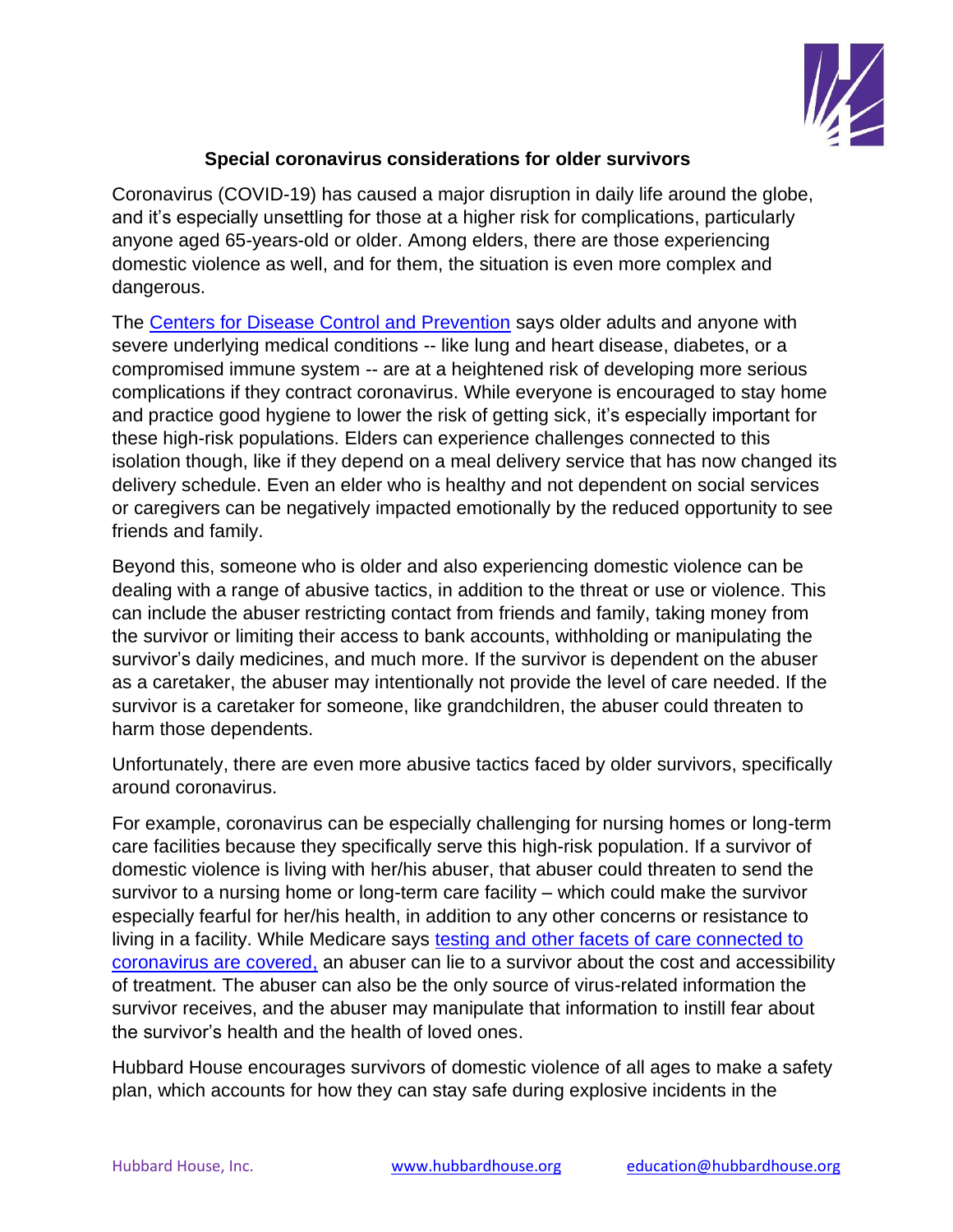relationship, or if they decide to leave the relationship. Hubbard House has trained advocates available around the clock to help survivors create these safety plans. You can reach Hubbard House through our Hotline at (904)354-3114 or Textline (904)210- 3698 for free and confidential guidance.

Older adults are also encouraged to make a medical care plan, especially because of the additional complications that come with coronavirus. The CDC offers [guidance for](https://www.cdc.gov/aging/publications/features/caregivers-month.html)  [what this care plan should involve,](https://www.cdc.gov/aging/publications/features/caregivers-month.html) including basic information like emergency contacts and a list of medicines the survivor is taking. That plan can also include some coronavirus-specific information, like what the survivor will do if a non-abusive caretaker or someone who supports them contracts coronavirus.

The medical care plan and safety plan may overlap in some areas, like in considering how a survivor can secure access to their medication. It's important that both plans are revisited and updated to reflect any changing conditions. A survivor can also consider whether it is safe and beneficial to sign up for any special needs registry that their city or county hosts. Survivors can register for the Jacksonville [Special Medical Needs](https://www.coj.net/specialmedicalneeds)  [Registry](https://www.coj.net/specialmedicalneeds) and [Baker County Special Needs Registry](https://snr.floridadisaster.org/Signin?client=baker) online.

Hubbard House services are provided to all survivors of domestic violence, regardless of age and accommodations needed. Survivors who are caretakers for young children or adult dependents – which could include an older parent, grandchild, or others – can bring those dependents with them, if the survivor needs to enter emergency shelter. In addition, the Hubbard House shelter also allows non-abusive personal care attendants or caregivers of elders and persons with a disability to come with the survivor. Hubbard House also offers outreach services, court advocacy, and more in support of survivors. To speak with an advocate and explore these life-saving and life-changing services, you can contact the Hubbard House Hotline at (904)354-3114 or Textline (904)210-3698 for free and confidential guidance.

## **For caretakers and supporters**

For loved ones of someone who is older and experiencing domestic violence, Hubbard House encourages you to maintain communication with that survivor, to the extent s/he believes it is safe. Consider different ways of communicating, in order to use a medium that is comfortable for your loved ones – for example, let them decide if they prefer talking on the phone, texting, video chatting, etc. Please be mindful that an abuser could have access to communication devices, and [consider tech safety precautions.](https://3ccb4628-b7d1-450e-ab87-0b91ad1770e0.filesusr.com/ugd/f00818_893e7ef350974740b9df6501b38c61b6.pdf)

You can also try to support any basic needs your loved ones may not have fulfilled as a result of the virus or abuse. For example, consider if you can help them order or obtain groceries, prescription medication, and medicine to treat common symptoms like fevers. Understand, though, that if the abuser is withholding these supplies as a tool of abuse, then you need to more carefully coordinate with the survivor whether s/he believes it is safe for you to provide that support.